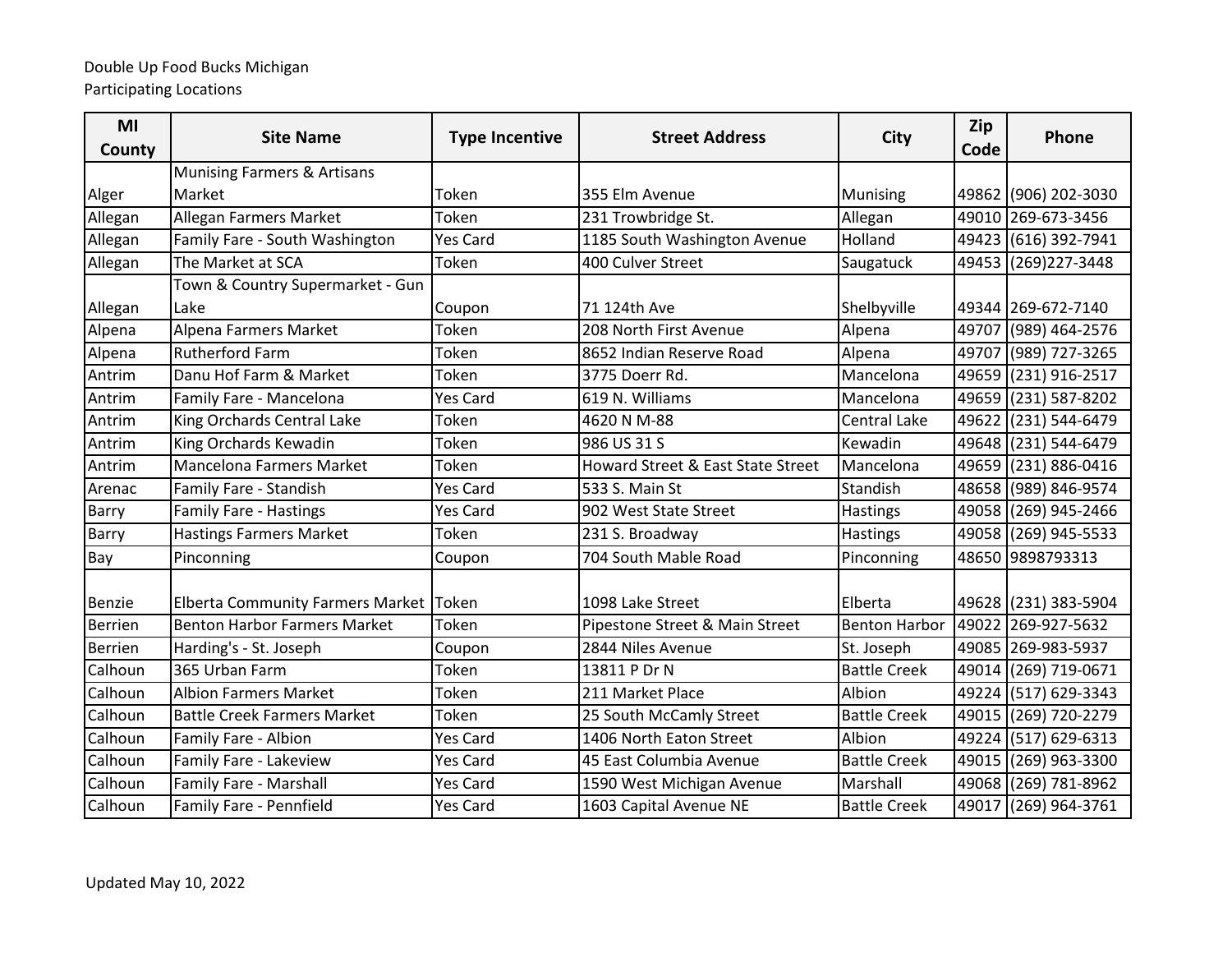| Calhoun             | Family Fare - Urbandale                         | <b>Yes Card</b> | 1525 West Michigan Avenue                        | Urbandale           |       | 49037 (269) 962-3302 |
|---------------------|-------------------------------------------------|-----------------|--------------------------------------------------|---------------------|-------|----------------------|
| Calhoun             | Marshall Area Farmers Market                    | Token           | 125 West Green Street                            | Marshall            |       | 49068 (269) 789-0113 |
|                     | Southwestern Michigan Urban                     |                 |                                                  |                     |       |                      |
| Calhoun             | League Farm Stand                               | Token           | 172 West Van Buren Street                        | <b>Battle Creek</b> |       | 49017 (269) 788-3502 |
| Calhoun             | Sprout Grocery & Kitchen                        | Token           | 503 Military Road                                | Springfield         | 49037 | $(269)$ 962-3003     |
| Cass                | Family Fare - Dowagiac                          | <b>Yes Card</b> | 56151 South M-51                                 | Dowagiac            |       | 49047 (269) 782-3258 |
| Charlevoix          | <b>Boyne City Farmers Market</b>                | Token           | 207 North Lake Street                            | <b>Boyne City</b>   |       | 49712 231-330-2704   |
| Charlevoix          | <b>Charlevoix Farmers Market</b>                | Token           | 408 Bridge Street                                | Charlevoix          |       | 49720 (231) 547-3257 |
| Charlevoix          | Family Fare - Boyne City                        | <b>Yes Card</b> | 430 N. Lake St                                   | <b>Boyne City</b>   |       | 49712 (231) 582-6614 |
| Cheboygan Bur Farms |                                                 | Token           | 4010 Riggsville Road                             | Cheboygan           |       | 49721 2316275955     |
|                     | Cheboygan Bur's Farm Market                     | Token           | 4010 Riggsville Road                             | Cheboygan           |       | 49721 2316275955     |
|                     | Cheboygan Family Fare - Cheboygan               | <b>Yes Card</b> | 992 South Main Street                            | Cheboygan           |       | 49721 (231) 627-7161 |
| Chippewa            | <b>Bay Mills/Brimley Farmers Market</b>         | Token           | 11644 Plantation Rd                              | <b>Brimley</b>      |       | 49715 (888) 422-9645 |
| Clare               | Family Fare - Harrison                          | <b>Yes Card</b> | 1570 North Clare Avenue                          | Harrison            |       | 48625 (989) 539-2108 |
| Clinton             | <b>Bath Farmers Market</b>                      | Token           | 13751 Main Street                                | <b>Bath</b>         |       | 48808 (512) 809-4433 |
| Clinton             | Downtown DeWitt Farmers Market                  | Token           | Bridge & Main                                    | DeWitt              |       | 48820 (517) 624-0285 |
| Crawford            | <b>City of Grayling Farmers Market</b>          | Token           | I-75 Business Loop                               | Grayling            |       | 49738 (989) 619-3539 |
| Crawford            | <b>Family Fare - Grayling</b>                   | <b>Yes Card</b> | 2470 S. 1-75 Bus. Loop                           | Grayling            |       | 49738 (989) 348-5011 |
| Eaton               | <b>Dimondale Farmers Market</b>                 | Token           | 136 North Bridge Street                          | Dimondale           |       | 48821 (517) 646-0230 |
| Eaton               | <b>Eaton Rapids Farmers Market</b>              | Token           | 1500 South Main Street                           | <b>Eaton Rapids</b> |       | 48827 (517) 663-2671 |
| Eaton               | Town & Country Supermarket -<br><b>Bellevue</b> | Coupon          | 205 E. Capital                                   | <b>Bellevue</b>     |       | 49021 269-763-9374   |
|                     | Downtown Petoskey Farmers                       |                 |                                                  |                     |       |                      |
| Emmet               | Market                                          | Token           | <b>Howard Street</b>                             | Petoskey            |       | 49770 (231) 347-4150 |
| Genesee             | <b>Asbury Farms Flint</b>                       | Double Up Card  | 1653 Davison Road                                | Flint               |       | 48506 (810) 235-0016 |
| Genesee             | City of Grand Blanc Farmers Market              | Token           | <b>Grand Boulevard &amp; Grand Blanc</b><br>Road | <b>Grand Blanc</b>  |       | 48439 (810) 423-5011 |
| Genesee             | <b>Fenton Farmers Market</b>                    | Token           | 150 South Leroy Street                           | Fenton              |       | 48430 (810) 714-2011 |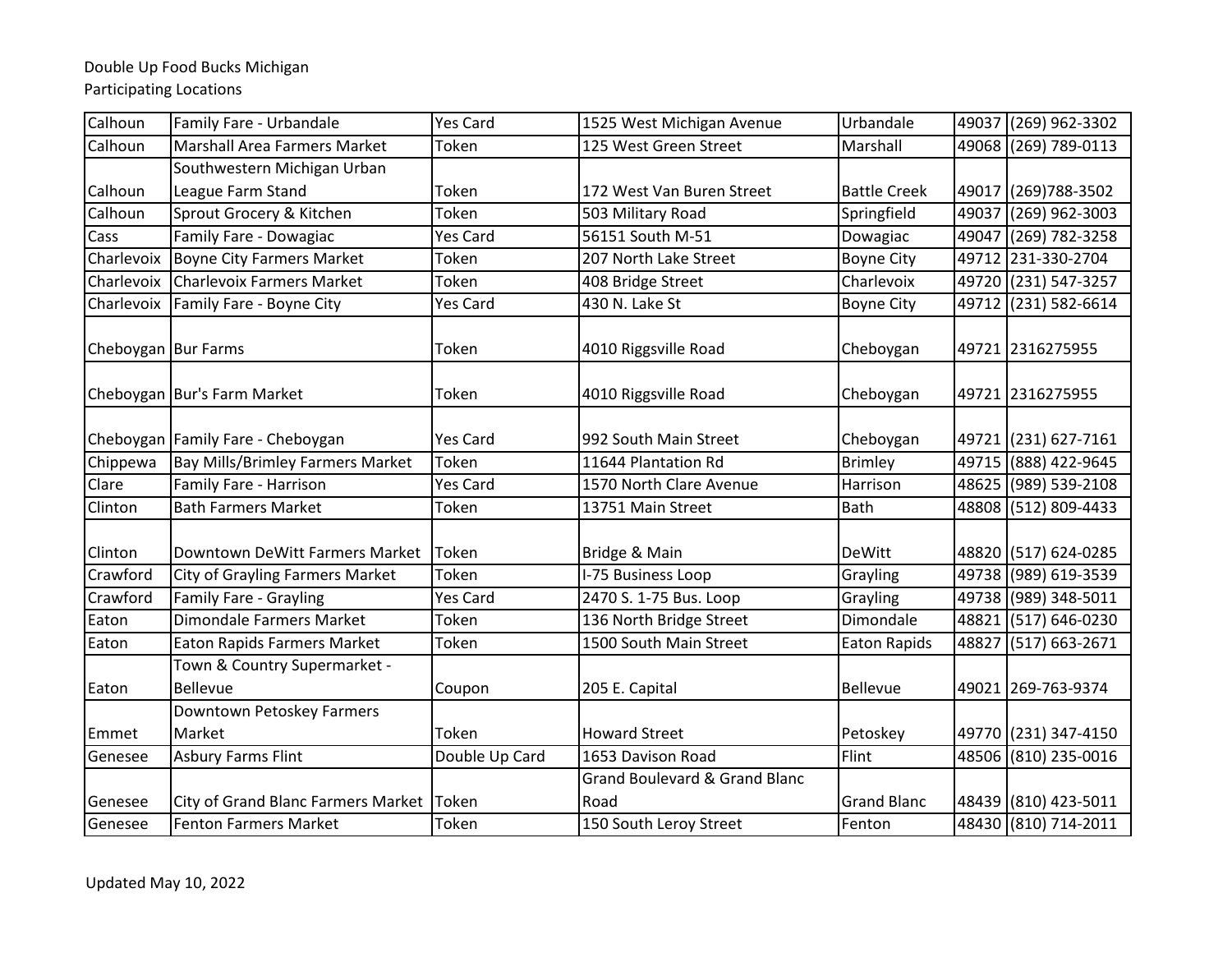# Double Up Food Bucks Michigan

Participating Locations

| Genesee  | <b>Flint Farmers Market</b>        | Double Up Card  | 300 East First Street             | Flint                |       | 48502 (810) 232-1399    |
|----------|------------------------------------|-----------------|-----------------------------------|----------------------|-------|-------------------------|
| Genesee  | Flint Fresh Mobile Market          | Double Up Card  | 3325 E Court St                   | Flint                |       | 48506 810-618-5293      |
| Genesee  | <b>Great Giant - Flint</b>         | Double Up Card  | G-5204 Saginaw Street             | Flint                |       | 48505 (810) 787-5201    |
| Genesee  | Hutchinson Neighborhood Market     | Double Up Card  | 6509 North Saginaw Street         | Flint                |       | 48505 810-787-1869      |
|          | Landmark Food Center - Fenton      |                 |                                   |                      |       |                         |
| Genesee  | Road                               | Double Up Card  | 4644 Fenton Road                  | Flint                |       | 48507 (810) 238-2972    |
|          | Landmark Food Center - Pierson     |                 |                                   |                      |       |                         |
| Genesee  | Road                               | Double Up Card  | 206 West Pierson Road             | Flint                |       | 48505 (810) 789-7311    |
| Genesee  | Longhorn Meat Market               | Double Up Card  | 3236 Corunna Road                 | Flint                | 48532 | $\sqrt{(810)}$ 285-9988 |
| Genesee  | The Local Grocer                   | Double Up Card  | 601 Martin Luther King Jr. Avenue | Flint                |       | 48502 (810) 285-9900    |
| Genesee  | VG's Grocery - Clio                | Yes Card        | 710 S. Mill                       | Clio                 |       | 48420 (810) 686-9330    |
| Genesee  | VG's Grocery - Davison             | <b>Yes Card</b> | 8503 Davison                      | Davison              |       | 48423 (810) 653-1300    |
| Genesee  | VG's Grocery - Fenton              | <b>Yes Card</b> | 18005 Silver Parkway              | Fenton               |       | 48430 (810) 629-2627    |
| Genesee  | VG's Grocery - Genesee             | Yes Card        | 7461 N. Genesee                   | Genesee              | 48437 | $(810) 640 - 2030$      |
| Genesee  | VG's Grocery - North Fenton        | <b>Yes Card</b> | 1390 North Leroy Street           | Fenton               |       | 48430 (810) 629-1515    |
|          |                                    |                 |                                   |                      |       | Year-Round              |
|          |                                    |                 |                                   |                      |       | beginning               |
| Gladwin  | Family Fare - Gladwin              | <b>Yes Card</b> | 1204 N. State St.                 | Gladwin              |       | 48624 August            |
| Gladwin  | <b>Gladwin Farmers Market</b>      | Token           | 200 North State Street            | Gladwin              |       | 48624 (989) 426-4133    |
| Grand    |                                    |                 |                                   |                      |       | (231) 947-0191          |
| Traverse | Oryana Community Co-Op             | Coupon          | 260 East 10th Street              | <b>Traverse City</b> |       | 49684 Ext 115           |
| Grand    |                                    |                 |                                   |                      |       |                         |
| Traverse | Oryana Community Co-Op West        | Coupon          | 3587 Marketplace Circle           | <b>Traverse City</b> |       | 49684 231-486-2491      |
| Grand    | Sara Hardy Downtown Farmers        |                 |                                   |                      |       |                         |
| Traverse | Market                             | Token           | US-31 & Cass Street               | <b>Traverse City</b> |       | 49684 (231) 922-2050    |
| Gratiot  | St. Louis Farmers Market           | Token           | 300 North Mill Street             | St. Louis            | 48880 | (989) 620-0448          |
| Houghton | Keweenaw Cooperative, Inc          | Coupon          | 1035 Ethel Ave                    | Hancock              |       | 49930 906-482-2030      |
| Houghton | Main Street Calumet Market         | Token           | 340 6th Street                    | Calumet              |       | 49913 (906) 337-6246    |
| Ingham   | Allen Farmers Market               | Token           | 1629 E Kalamazoo St               | Lansing              | 48912 | (517) 999-3911          |
| Ingham   | <b>East Lansing Farmers Market</b> | Token           | 280 Valley Court                  | <b>East Lansing</b>  |       | 48823 (517) 319-6888    |
| Ingham   | Eastern Ingham Farmers Market      | Token           | 228 N. Putnam St.                 | Williamston          |       | 48895 (517) 525-5293    |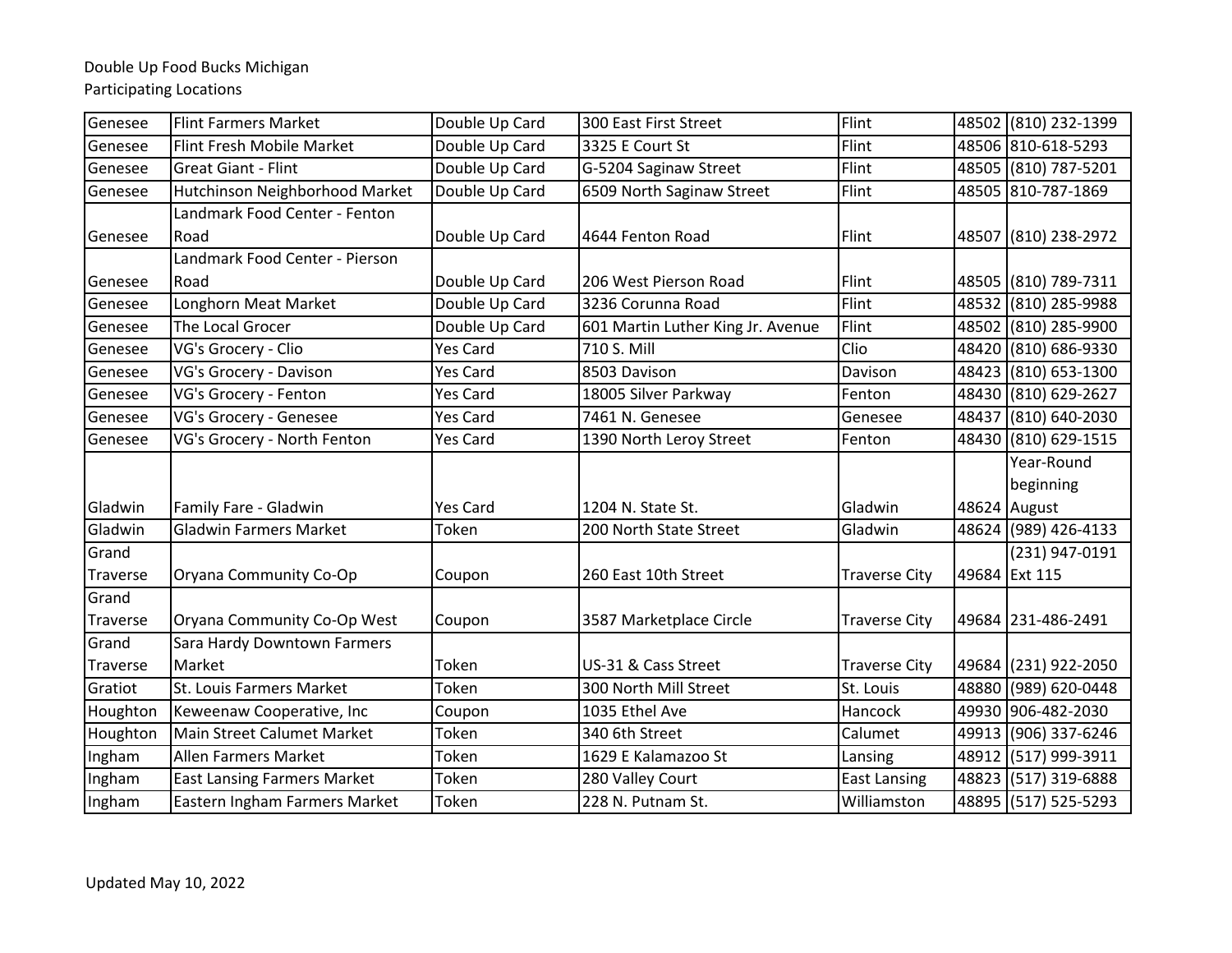|          |                                           |                | N Capitol Avenue & W Michigan     |                   |                      |
|----------|-------------------------------------------|----------------|-----------------------------------|-------------------|----------------------|
| Ingham   | <b>Farmers Market at the Capitol</b>      | Token          | Avenue                            | Lansing           | 48933 (517) 432-3381 |
|          |                                           |                |                                   |                   |                      |
| Ingham   | <b>Great Giant Supermarket of Lansing</b> | Double Up Card | 3222 S Martin Luther King Jr Blvd | Lansing           | 48910 517-657-7755   |
| Ingham   | <b>Holt Farmers Market</b>                | Token          | 2150 Cedar Street                 | Holt              | 48842 (517) 268-0024 |
| Ingham   | Meridian Township Farmers Market Token    |                | 5151 Marsh Road                   | Okemos            | 48840 (517) 712-2395 |
|          | Northwest Lansing Healthy                 |                |                                   |                   |                      |
| Ingham   | <b>Communities Mobile Farm Market</b>     | Token          | 510 West Ottawa Street            | Lansing           | 48933 (517) 999-2894 |
| Ingham   | South Lansing Farmers Market              | Token          | 800 West Barnes Avenue            | Lansing           | 48910 (517) 374-5700 |
|          | Denny Farms Farm Market and               |                |                                   |                   |                      |
| Ionia    | <b>Bakery</b>                             | Token          | 6587 Jordan Lake Rd               | Saranac           | 48881 (616) 527-1531 |
| Ionia    | Hanulcik Farm Market                      | Token          | 1425 N State Rd                   | Ionia             | 48846 (616) 902-1181 |
| Ionia    | Ken's Fruit Market - Ionia                | Double Up Card | 2541 S State Rd                   | Ionia             | 48846 (616) 527-1760 |
| losco    | Family Fare - Oscoda                      | Yes Card       | 5463 N. Huron Rd.                 | Oscoda            | 48750 (989) 739-0262 |
|          | Northeast Michigan Regional Farm          |                |                                   |                   |                      |
| losco    | Market Au Sable Township                  | Token          | 4440 North US-23                  | Oscoda            | 48750 (989) 362-3531 |
|          | Northeast Michigan Regional Farm          |                |                                   |                   |                      |
| losco    | Market Tawas City                         | Token          | 815 West Lake Street              | <b>Tawas City</b> | 48763 (989) 362-3531 |
|          |                                           |                |                                   | Mount             |                      |
| Isabella | <b>GreenTree Co-op Market</b>             | Coupon         | 410 West Broadway Street          | Pleasant          | 48858 989-772-3221   |
|          | Mt. Pleasant Farmers Market -             |                |                                   |                   |                      |
| Isabella | <b>Broadway Street</b>                    | Token          | 320 West Broadway Street          | Mt. Pleasant      | 48858 (989) 779-5331 |
|          | Mt. Pleasant Farmers Market at            |                |                                   |                   |                      |
| Isabella | <b>Island Park</b>                        | Token          | 331 North Main Street             | Mt. Pleasant      | 48858 (989) 779-5331 |
|          |                                           |                | Louis Glick Highway & Mechanic    |                   |                      |
| Jackson  | <b>Grand River Farmers Market</b>         | Token          | <b>Street</b>                     | Jackson           | 49201 (517) 788-4355 |
| Jackson  | <b>Grass Lake Farmers Market</b>          | Token          | 210 East Michigan Avenue          | <b>Grass Lake</b> | 49240 (734) 323-9856 |
|          | The Green Market at Allegiance            |                | East Michigan Avenue & Waterloo   |                   |                      |
| Jackson  | Health                                    | Token          | <b>Street</b>                     | Jackson           | 49201 (517) 788-7378 |
|          | Kalamazoo Harding's - Galesburg           | Coupon         | 54 West Michigan Avenue           | Galesburg         | 49053 269-665-7235   |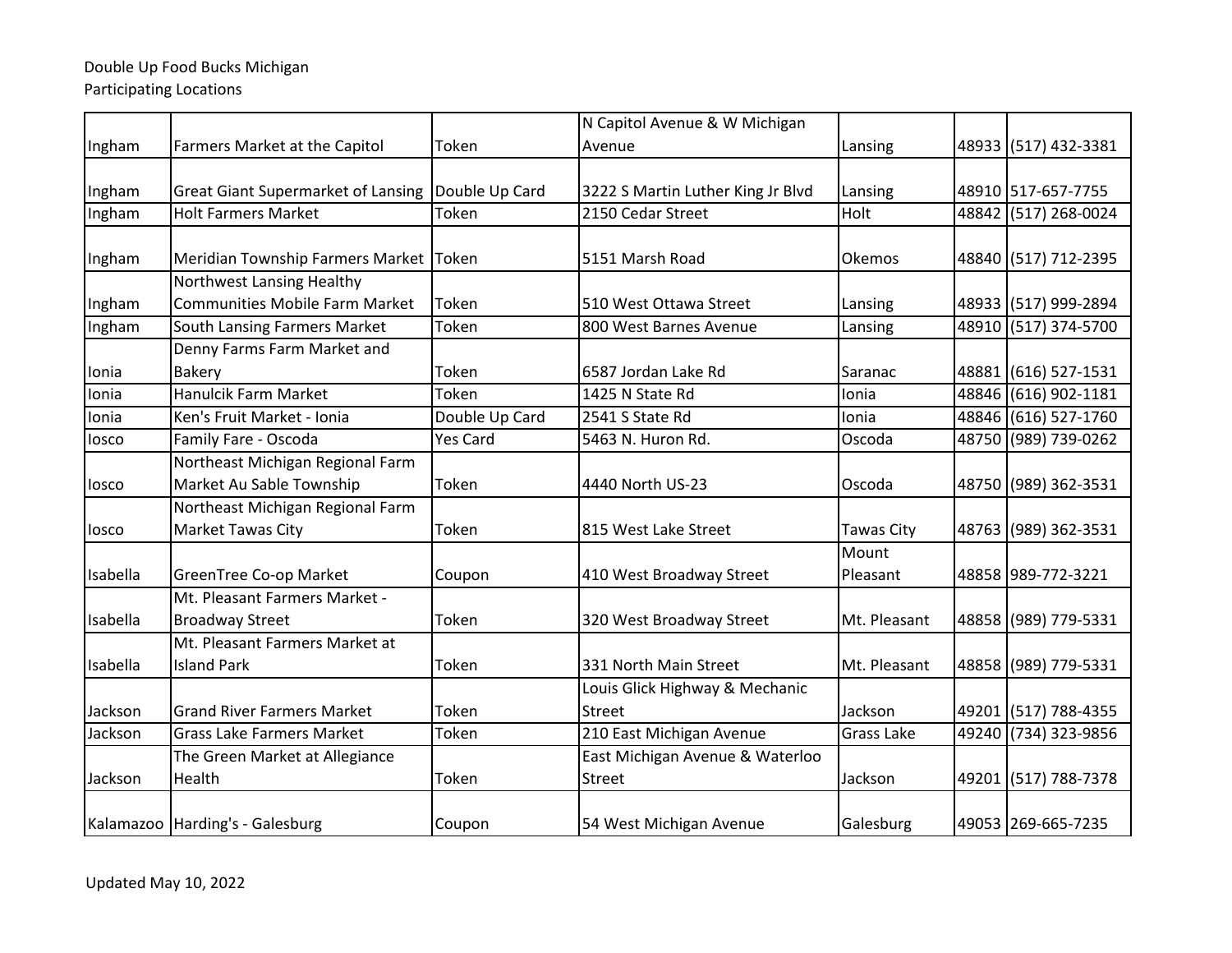|           |                                           |                 | 1000 E Cork St.               | Kalamazoo           |       | 49001 2693428633     |
|-----------|-------------------------------------------|-----------------|-------------------------------|---------------------|-------|----------------------|
|           | Kalamazoo   Harding's - Kalamazoo         | Coupon          |                               |                     |       |                      |
| Kalamazoo | Kalamazoo Farmers Market                  | Token           | 251 Mills St                  | Kalamazoo           | 49001 | (269) 359-6729       |
| Kalamazoo | Midtown Fresh Market                      | Coupon          | 412 Howard St.                | Kalamazoo           | 49001 | 269-459-9444         |
|           | Kalamazoo   Park Street Market            | Coupon          | 512 North Park Street         | Kalamazoo           |       | 49007 269-343-8300   |
|           | Kalamazoo   PFC Natural Grocery & Deli    | Coupon          | 507 Harrison Street           | Kalamazoo           | 49007 | (269) 342-5686       |
|           | Kalamazoo   Portage Farmers Market        | Token           | 7900 South Westnedge          | Portage             | 49002 | (269) 329-4522       |
|           | Kalamazoo Texas Township Farmers Market   | Token           | 7110 West Q Avenue            | Kalamazoo           |       | 49009 (269) 375-1591 |
| Kalamazoo | Town & Country Supermarket -<br>Kalamazoo | Coupon          | 1824 Portage Street           | Kalamazoo           |       | 49001 269-345-2558   |
| Kalamazoo | <b>Vicksburg Farmers Market</b>           | Token           | 300 North Richardson Street   | Vicksburg           |       | 49097 (269) 659-2461 |
| Kalkaska  | Family Fare - Kalkaska                    | <b>Yes Card</b> | 784 South Cedar Street        | Kalkaska            | 49646 | (231) 258-2101       |
| Kent      | <b>Byron Center Farmers Market</b>        | Token           | 8185 Freeland Ave             | <b>Byron Center</b> |       | 49315 (616) 295-8264 |
| Kent      | Cesar E. Chavez Farmers Market            | Token           | 546 Rumsey Street Southwest   | <b>Grand Rapids</b> | 49503 | (616) 243-2489       |
| Kent      | Family Fare - Burlingame                  | <b>Yes Card</b> | 2900 Burlingame Avenue SW     | Wyoming             |       | 49509 (616) 538-1840 |
| Kent      | Family Fare - Fulton Heights              | <b>Yes Card</b> | 1415 East Fulton Street       | <b>Grand Rapids</b> | 49503 | (616) 459-3438       |
| Kent      | Family Fare - Kentwood                    | <b>Yes Card</b> | 6127 Kalamazoo Avenue SE      | Kentwood            | 49508 | (616) 698-8234       |
| Kent      | Family Fare - Leonard Street              | <b>Yes Card</b> | 1225 Leonard Street NE        | <b>Grand Rapids</b> |       | 49505 (616) 454-8368 |
| Kent      | Family Fare - Sparta                      | <b>Yes Card</b> | 565 S. State Street           | Sparta              |       | 49345 (616) 887-0737 |
| Kent      | <b>Fulton Street Farmers Market</b>       | Token           | 1145 Fulton Street East       | <b>Grand Rapids</b> | 49503 | (616) 454-4118       |
| Kent      | <b>Grandville Farmers Market</b>          | Token           | 4144 Chicago Drive Southwest  | Grandville          |       | 49418 (616) 885-4488 |
| Kent      | <b>Great Giant of Grand Rapids</b>        | Coupon          | 1226 Madison Avenue Southeast | <b>Grand Rapids</b> |       | 49507 616-248-4155   |
| Kent      | Ken's Fruit Market - Eastern              | Double Up Card  | 2420 Eastern Avenue SE        | <b>Grand Rapids</b> |       | 49507 616-245-7040   |
| Kent      | Ken's Fruit Market - Plainfield           | Double Up Card  | 3500 Plainfield Avenue SE     | Grand Rapids        |       | 49525 (616) 363-7888 |
| Kent      | <b>Kentwood Farmers Market</b>            | Token           | 4950 Breton Road SE           | Kentwood            |       | 49508 (616) 656-5323 |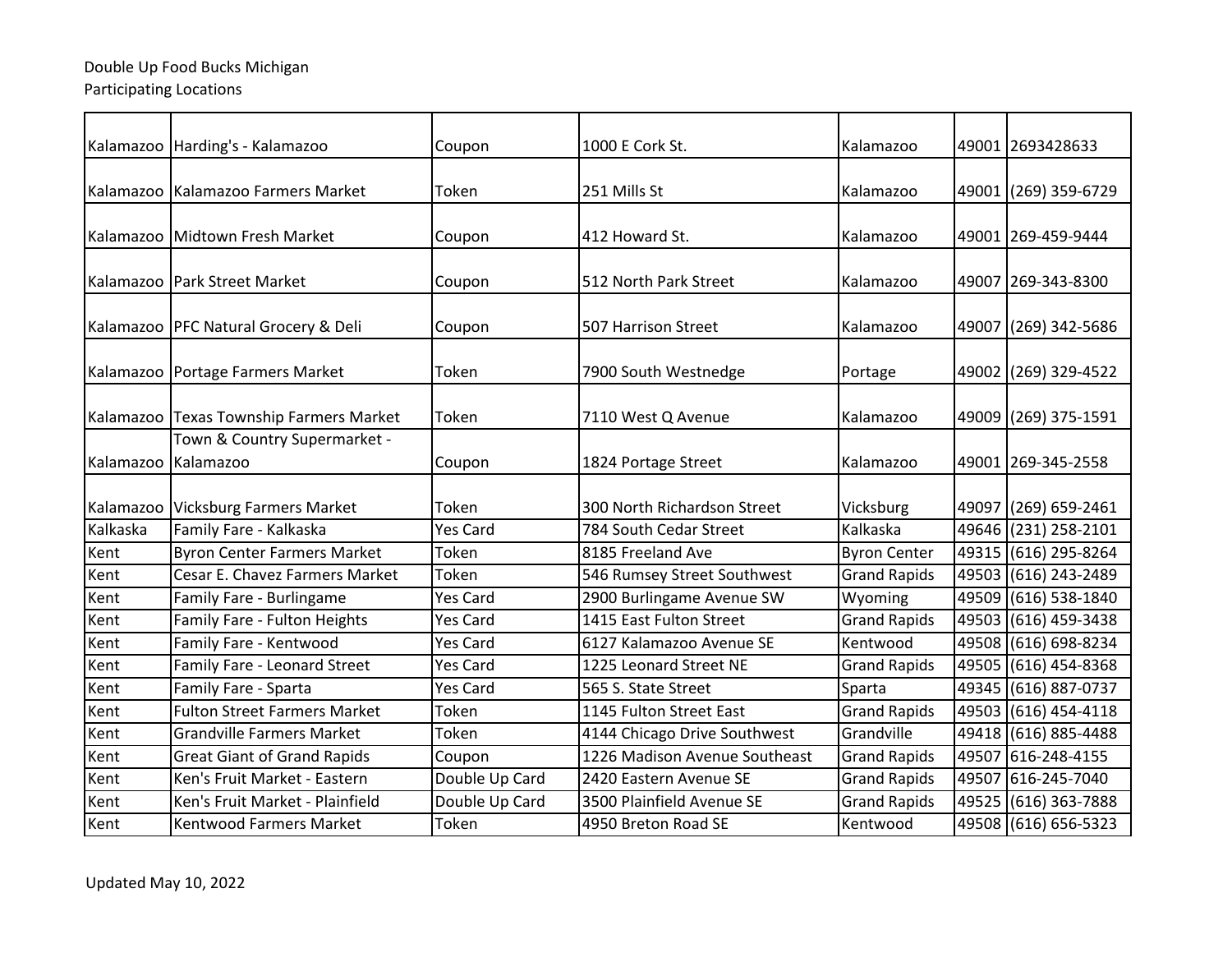| Kent       | Latin American Supermarket            | Double Up Card  | 758 Alger ST SW                         | Wyoming                               |       | 49509 6164323275     |
|------------|---------------------------------------|-----------------|-----------------------------------------|---------------------------------------|-------|----------------------|
|            | Mediterranean Island International    |                 |                                         |                                       |       |                      |
| Kent       | Foods                                 | Double Up Card  | 4301 Kalamazoo Ave SE                   | <b>Grand Rapids</b>                   |       | 49508 (616) 281-8151 |
|            |                                       |                 |                                         |                                       |       |                      |
| Kent       | New City Urban Farm                   |                 | Automatic Discount 1226 Union Avenue NE | <b>Grand Rapids</b>                   |       | 49505 (616) 970-4817 |
| Kent       | North Kent Connect Farm Stand         | Double Up Card  | 10075 Northland Dr                      | Rockford                              | 49341 | $(616) 866 - 3478$   |
| Kent       | <b>Rockford Farmers Market</b>        | Token           | 54 South Main Street                    | Rockford                              | 49341 | $(616) 866 - 1537$   |
|            |                                       |                 |                                         |                                       |       |                      |
| Kent       | South East Market                     | Double Up Card  | 1220 Kalamazoo Avenue Southeast         | <b>Grand Rapids</b>                   | 49507 | $(616) 755 - 5292$   |
| Kent       | Southeast Area Farmers Market         | Token           | 900 Fuller Avenue SE                    | <b>Grand Rapids</b>                   | 49507 | $(616)$ 206-3641     |
| Kent       | Speyer's Farm Market                  | Token           | 6484 Eastern Ave SE                     | <b>Grand Rapids</b>                   |       | 49508 (616) 455-7390 |
| Kent       | <b>Super Green Market</b>             | Double Up Card  | 3321 East Paris Avenue SE               | Kentwood                              |       | 49512 6169575757     |
| Kent       | The Other Way FRESH Market            | Token           | 706 W Fulton St                         | <b>Grand Rapids</b>                   |       | 49504 (616) 516-3180 |
|            | United Church Outreach Ministry       |                 |                                         |                                       |       |                      |
| Kent       | Pantry                                | Token           | 1311 Chicago Dr. SW                     | Wyoming                               |       | 49509 (616) 241-4006 |
|            | University of Michigan Health-West    |                 |                                         |                                       |       |                      |
| Kent       | Farm Market                           | Token           | 5900 Byron Center Avenue SW             | Wyoming                               |       | 49519 (616) 252-6097 |
| Kent       | YMCA Veggie Van - Grand Rapids        | Double Up Card  | 475 Lake Michigan Drive NW              | <b>Grand Rapids</b>                   |       | 49504 (616) 885-5912 |
| Lake       | Tiki Hut                              | Token           | 8780 East US Highway 10                 | Chase                                 |       | 49623 (231) 250-1253 |
| Lapeer     | Historic Farmers Market of Lapeer     | Token           | 287 West Nepessing Street               | Lapeer                                |       | 48446 (810) 882-8032 |
| Lapeer     | <b>Imlay City Farmers Market</b>      | Token           | Main Street & Third Street              | Imlay City                            |       | 48444 (810) 724-2135 |
| Lenawee    | ProMedica Veggie Mobile               | Token           | 818 Riverside Ave                       | Adrian                                |       | 49221 517-265-0900   |
| Lenawee    | Tecumseh Farmers Market               | Token           | 213 North Evans St                      | Tecumseh                              |       | 49286 (517) 423-3740 |
| Livingston | VG's Grocery - Howell                 | <b>Yes Card</b> | 2400 West Grand River Avenue            | Howell                                |       | 48843 (517) 548-3065 |
| Mackinac   | Family Fare - St. Ignace              | Yes Card        | 699 US-2                                | St. Ignace                            |       | 49781 (906) 643-9636 |
|            |                                       |                 |                                         |                                       |       |                      |
| Macomb     | Dodge Park Farmers Market             | Token           | 40620 Utica Road                        | Sterling Heights 48313 (586) 446-2701 |       |                      |
|            | <b>Mount Clemens Downtown Farmers</b> |                 |                                         | Mount                                 |       |                      |
| Macomb     | Market                                | Token           | 125 Macomb Place                        | Clemens                               |       | 48043 (586) 493-7600 |
|            |                                       |                 |                                         | Mount                                 |       |                      |
| Macomb     | <b>Mount Clemens Farmers Market</b>   | Token           | 141 North River Road                    | <b>Clemens</b>                        |       | 48043 (586) 493-7600 |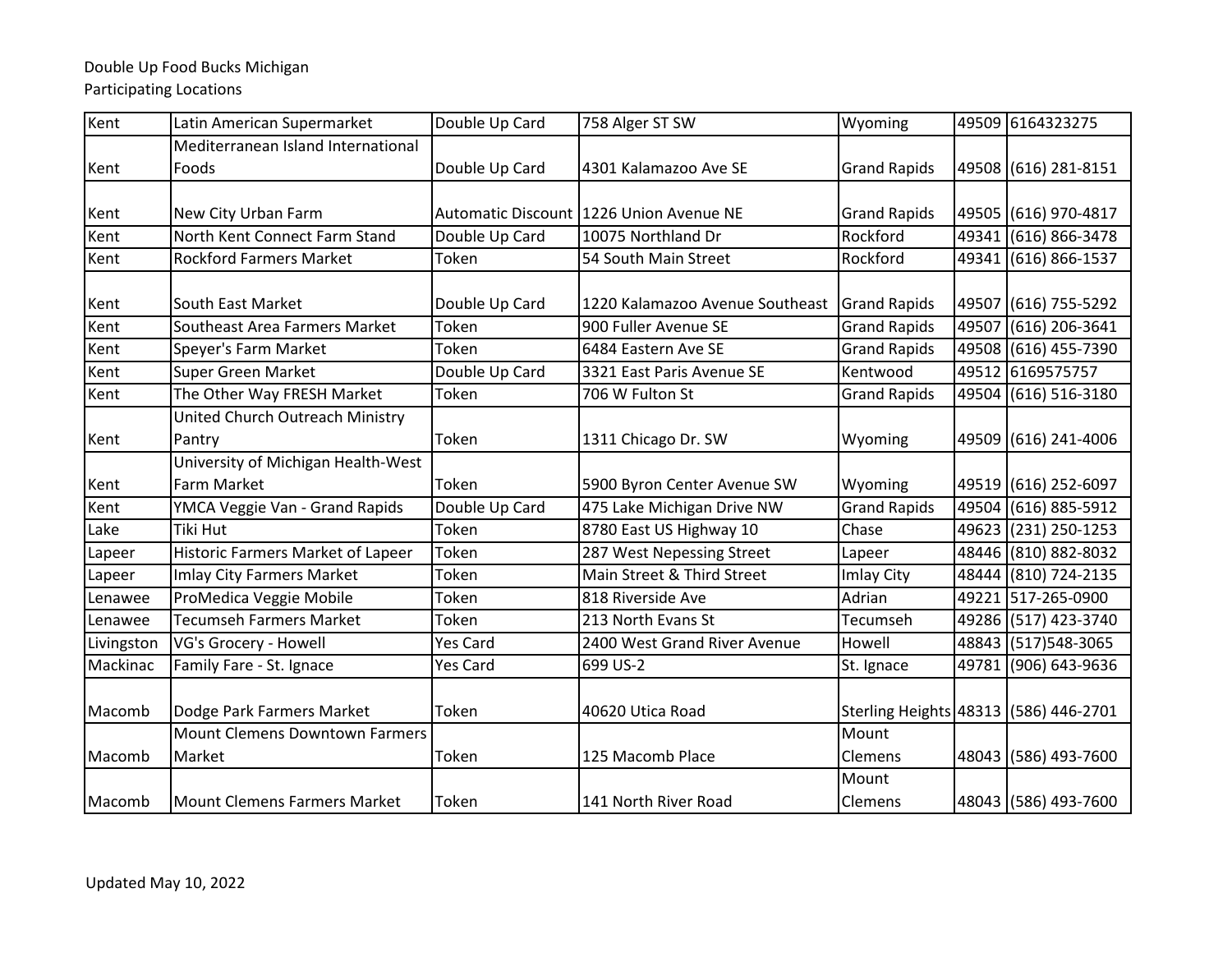| Macomb           | New Baltimore Farmers Market       | Token                | 50976 Washington Street      |                   | New Baltimore   48047 (586) 215-7484 |
|------------------|------------------------------------|----------------------|------------------------------|-------------------|--------------------------------------|
| Macomb           | Northern Farm Market               | Token                | 74865 Van Dyke Rd            | Romeo             | 48065 (586) 531-2437                 |
| Manistee         | Family Fare - Manistee             | <b>Yes Card</b>      | 1057 Manistee Highway        | Manistee          | 49660 (231) 723-3434                 |
|                  |                                    |                      | Washington Street & Memorial |                   |                                      |
| Manistee         | <b>Manistee Farmers Market</b>     | Token                | <b>Drive</b>                 | Manistee          | 49660 (616) 901-3052                 |
|                  | Downtown Marquette Farmers         |                      |                              |                   |                                      |
| Marquette Market |                                    | Token                | 112 South Third Street       | Marquette         | 49855 (906) 362-3276                 |
| Marquette        | Lakeshore Depot                    | Double Up Card       | 560 Fern Pl                  | Marquette         | 49855 9062732121                     |
|                  |                                    | <b>Store Loyalty</b> |                              |                   |                                      |
|                  | Marquette   Marquette Food Co-Op   | Account              | 502 West Washington Street   | Marquette         | 49855 (906) 225-0671                 |
| Mason            | <b>Ludington Farmers Market</b>    | Token                | N James Street Plaza         | Ludington         | 49431 (231) 845-6237                 |
| Mason            | <b>Orchard Market Free Soil</b>    | Token                | 8400 N US 31                 | Free Soil         | 49411 (231) 464-5534                 |
| Mason            | <b>Orchard Market Ludington</b>    | Token                | 212 S. Pere Marquette Hwy    | Ludington         | 49431 (231) 843-4603                 |
|                  | Downtown Big Rapids Farmers        |                      |                              |                   |                                      |
| Mecosta          | Market                             | Token                | 226 North Michigan Avenue    | <b>Big Rapids</b> | 49307 (231) 592-4038                 |
| Menomine         |                                    |                      |                              |                   |                                      |
| e                | Hannahville Farmers Market         | Token                | N15019 Hannahville B1 Road   | Wilson            | 49896 (906) 723-2530                 |
| Menomine         |                                    |                      |                              |                   |                                      |
| e                | James Gorzinski Farm Stand         | Token                | N 15986 Kell Rd G.25         | Powers            | 49874 (906) 295-0293                 |
| Menomine         |                                    |                      |                              |                   |                                      |
| e                | <b>IM &amp; M Farmers Market</b>   | Token                | 1207 8th Avenue              | Menominee         | 49858 (906) 639-3377                 |
| Menomine         | Menominee Historic Downtown        |                      |                              |                   |                                      |
| e                | <b>Farmers Market</b>              | Token                | 800 1st Street & 8th Avenue  | Menominee         | 49858 (906) 863-8718                 |
| Midland          | Family Fare - Midland              | <b>Yes Card</b>      | 2026 N. Saginaw              | Midland           | 48640 (989) 835-4851                 |
| Midland          | <b>Midland Area Farmers Market</b> | Token                | 825 E. Main Street, East Lot | Midland           | 48640 (989) 948-0071                 |
| Monroe           | Dundee Farmers Market              | Token                | 221 Tecumseh Street          | Dundee            | 48131 (734) 529-2688                 |
| Monroe           | Mom's in the Garden                | Token                | 7031 Lewis Avenue            | Temperance        | 48182 734-847-7979                   |
| Monroe           | <b>Monroe Farmers Market</b>       | Token                | 20 East Willow Street        | Monroe            | 48162 (734) 241-9570                 |
| Monroe           | <b>Village Market</b>              | Double Up Card       | 1104 East 4th Street         | Monroe            | 48161 734-682-5431                   |
| Montcalm         | The Corner Market                  | Token                | 108 North Vickeryville Road  | Stanton           | 48888 (989) 285-0616                 |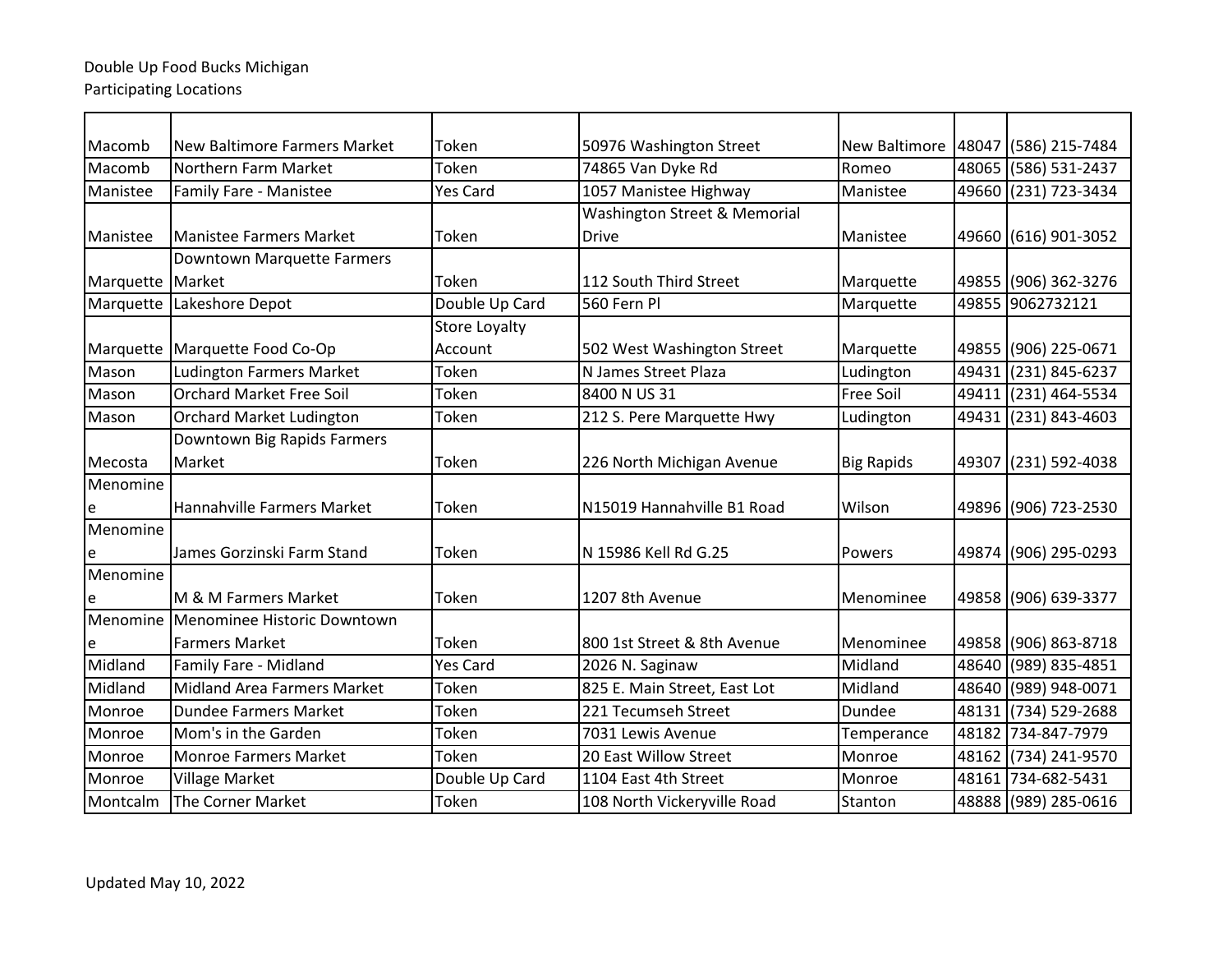| Montmore      |                                      |                 |                              |                    |       |                      |
|---------------|--------------------------------------|-----------------|------------------------------|--------------------|-------|----------------------|
| ncy           | Family Fare - Lewiston               | <b>Yes Card</b> | 5105 County Road 612         | Lewiston           |       | 49756 (989) 786-4519 |
|               |                                      |                 |                              | North              |       |                      |
| Muskegon      | Harding's - North Muskegon           | Coupon          | 520 Whitehall Rd.            | Muskegon           |       | 49445 231-719-0026   |
|               |                                      |                 |                              | Muskegon           |       |                      |
| Muskegon      | Heights City Market                  | Token           | 99 East Center Street        | Heights            |       | 49444 (231) 733-8870 |
| Muskegon      | Montague Farmers Market              | Token           | 4511 Church Street           | Montague           |       | 49437 (231) 893-1155 |
| Muskegon      | Muskegon Farmers Market              | Token           | 242 West Western Avenue      | Muskegon           |       | 49440 (231) 722-3251 |
| Muskegon      | YMCA Veggie Van - Muskegon           | Double Up Card  | 1000 3rd Street              | Muskegon           |       | 49442 (616) 885-5912 |
| Newaygo       | <b>Magicland Farms</b>               | Token           | 4380 S Gordon Avenue         | Fremont            |       | 49412 (231) 924-2761 |
| Newaygo       | Nelson's Farm Market                 | Token           | 469 West 112th Street        | Grant              |       | 49327 (231) 834-8441 |
| Newaygo       | Newaygo County Farmers Market        | Token           | 6308 South Warner Ave        | Fremont            |       | 49412 (231) 924-0641 |
|               | <b>Downtown Rochester Farmers</b>    |                 |                              |                    |       |                      |
| Oakland       | Market                               | Token           | Third Street & Water Street  | Rochester          |       | 48307 (248) 656-0060 |
| Oakland       | Glory Supermarket - Oak Park         | Coupon          | 22150 Coolidge Highway       | Oak Park           |       | 48237 2485542220     |
| Oakland       | Oak Park Farmers Market              | Coupon          | 14000 Oak Park Blvd          | Oak Park           |       | 48237 (248) 915-8589 |
| Oakland       | <b>Oakland County Farmers Market</b> | Token           | 2350 Pontiac Lake Road       | Waterford          |       | 48328 (248) 858-5495 |
| Oakland       | <b>Western Market</b>                | Double Up Card  | 447 W 9 Mile Rd              | Ferndale           |       | 48220 248-546-7288   |
| Oceana        | <b>New Era Farmers Market</b>        | Token           | 1820 Ray Avenue              | New Era            |       | 49446 (231) 861-5018 |
| Oceana        | <b>Rennhack Orchard</b>              | Token           | 3731 West Polk Road          | Hart               |       | 49420 (231) 873-4582 |
| Ogemaw        | Family Fare - Rose City              | Yes Card        | 2626 North M-33              | Rose City          |       | 48654 (989) 685-2351 |
| Ogemaw        | O'Farrell Farms                      | Token           | 1204 Simmons Road            | West Branch        |       | 48661 19897096206    |
|               |                                      |                 | South Main Street & Railroad |                    |       |                      |
| Osceola       | <b>Evart Farmers Market</b>          | Token           | Avenue                       | Evart              |       | 49631 (231) 734-0185 |
| Oscoda        | Family Fare - Mio                    | <b>Yes Card</b> | 305 Morenci Ave              | Mio                |       | 48647 (989) 826-3614 |
| Otsego        | Family Fare - Gaylord                | Yes Card        | 829 W Main St                | Gaylord            |       | 49735 (989) 731-3222 |
| Otsego        | <b>Gaylord Farmers Market</b>        | Token           | 123 South Court Avenue       | Gaylord            |       | 49735 (989) 619-2896 |
| Ottawa        | Family Fare - Butternut              | <b>Yes Card</b> | 993 Butternut Drive          | Holland            |       | 49424 (616) 399-4440 |
| Ottawa        | <b>Grand Haven Farmers Market</b>    | Token           | 300 North Harbor Drive       | <b>Grand Haven</b> | 49417 | (616) 842-4910       |
| Ottawa        | <b>Holland Farmers Market</b>        | Token           | 150 West 8th Street          | Holland            |       | 49423 (616) 355-1138 |
| <b>Ottawa</b> | <b>Spring Lake Farmers Market</b>    | Token           | 225 East Exchange Avenue     | <b>Spring Lake</b> |       | 49456 (616) 842-4910 |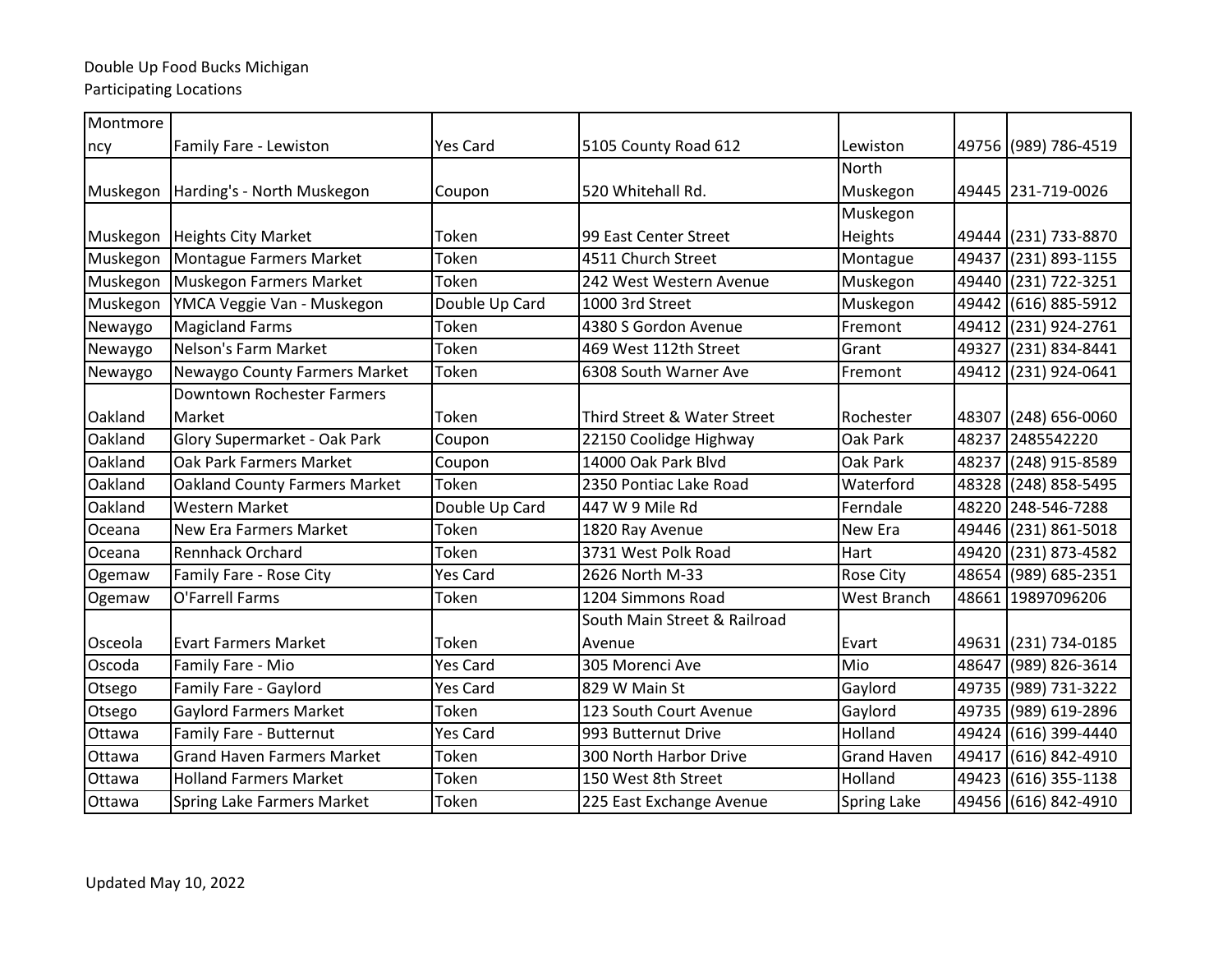|            |                                                 |                 |                               |                     |             | (616) 669-0200                     |
|------------|-------------------------------------------------|-----------------|-------------------------------|---------------------|-------------|------------------------------------|
| Ottawa     | Terra Square Farmers Market                     | Token           | 3380 Chicago Drive            | Hudsonville         | 49426 x1421 |                                    |
| Presque    |                                                 |                 |                               |                     |             |                                    |
| Isle       | Family Fare - Rogers City                       | <b>Yes Card</b> | 100 S. Bradley Hwy            | <b>Rogers City</b>  |             | 49779 (989) 734-4182               |
| Roscommo   |                                                 |                 |                               |                     |             |                                    |
| n          | Family Fare - Houghton Lake                     | <b>Yes Card</b> | 3561 W. Houghton Lk Dr.       |                     |             | Houghton Lake 48629 (989) 366-5285 |
| Roscommo   |                                                 |                 |                               |                     |             |                                    |
| n          | Family Fare - Roscommon                         | <b>Yes Card</b> | 409 N 5th St                  | Roscommon           |             | 48653 (989) 275-8426               |
|            |                                                 |                 |                               |                     |             | (989) 758-2500                     |
| Saginaw    | Downtown Saginaw Farmers Market Token           |                 | 203 South Washington Avenue   | Saginaw             | 48607 x228  |                                    |
| Saginaw    | <b>Frankenmuth Farmers Market</b>               | Token           | 534 North Main Street         | Frankenmuth         |             | 48734 (989) 607-9214               |
| Saginaw    | <b>Great Giant - Saginaw</b>                    | Coupon          | 3216 Sheridan Avenue          | Saginaw             |             | 48601 19897531552                  |
| Saginaw    | <b>Hemlock Farmers Market</b>                   | Token           | Hemlock Road & Blumke Road    | Hemlock             |             | 48626 (989) 751-6751               |
| Saginaw    | St. Charles Farmers Market                      | Token           | 200 Parkway Dr                | St. Charles         |             | 48655 (989)-865-8287               |
| Sanilac    | <b>Marlette Farmers Market</b>                  | Token           | 3048 Main Street              | Marlette            |             | 48453 (810) 710-2701               |
|            |                                                 |                 |                               |                     |             |                                    |
|            | Shiawassee Downtown Owosso Farmers Market Token |                 | 215 North Water Street        | Owosso              |             | 48867 (989) 413-3728               |
|            |                                                 |                 |                               |                     |             |                                    |
|            | Shiawassee Owosso Original Farmers Market       | Token           | 1643 East Main Street         | Owosso              |             | 48867 (517) 256-6425               |
|            |                                                 |                 |                               |                     |             |                                    |
|            | Shiawassee VG's Grocery Owosso                  | <b>Yes Card</b> | 1341 N. M-52                  | Owosso              |             | 48867 (989) 725-7444               |
| St. Clair  | <b>Country Style Marketplace</b>                | Double Up Card  | 3900 Pine Grove Ave. Ste. #10 | <b>Fort Gratiot</b> |             | 48059 (810) 987-4141               |
| St. Clair  | Sharkar Farm                                    | Token           | 5234 Meisner Road             | China               |             | 48054 (810) 650-0103               |
| St. Clair  | Vantage Point Farmers Market                    | Token           | 51 Water Street               | Port Huron          |             | 48060 (810) 985-3983               |
| St. Clair  | VG's Grocery - Marine City                      | <b>Yes Card</b> | 6764 S. River                 | Cottrellville       |             | 48039 (810) 765-4061               |
| St. Joseph | <b>Huss Project Farmers Market</b>              | Double Up Card  | 1008 8th Street               | <b>Three Rivers</b> |             | 49093 269-244-2040                 |
| Tuscola    | VG's Grocery - Caro                             | <b>Yes Card</b> | 1520 W. Caro                  | Caro                |             | 48723 (989) 673-8105               |
| Van Buren  | Family Fare - Paw Paw                           | <b>Yes Card</b> | 847 S. Kalamazoo Ave          | Paw Paw             |             | 49079 (269) 657-7258               |
| Van Buren  | South Haven Farmers Market                      | Token           | 561 Huron Street              | South Haven         |             | 49090 (269) 206-0324               |
| Washtena   |                                                 |                 |                               |                     |             |                                    |
| lw         | Acorn Farmers Market and Cafe                   | Coupon          | 327 W Main                    | Manchester          |             | 48158 7346490890                   |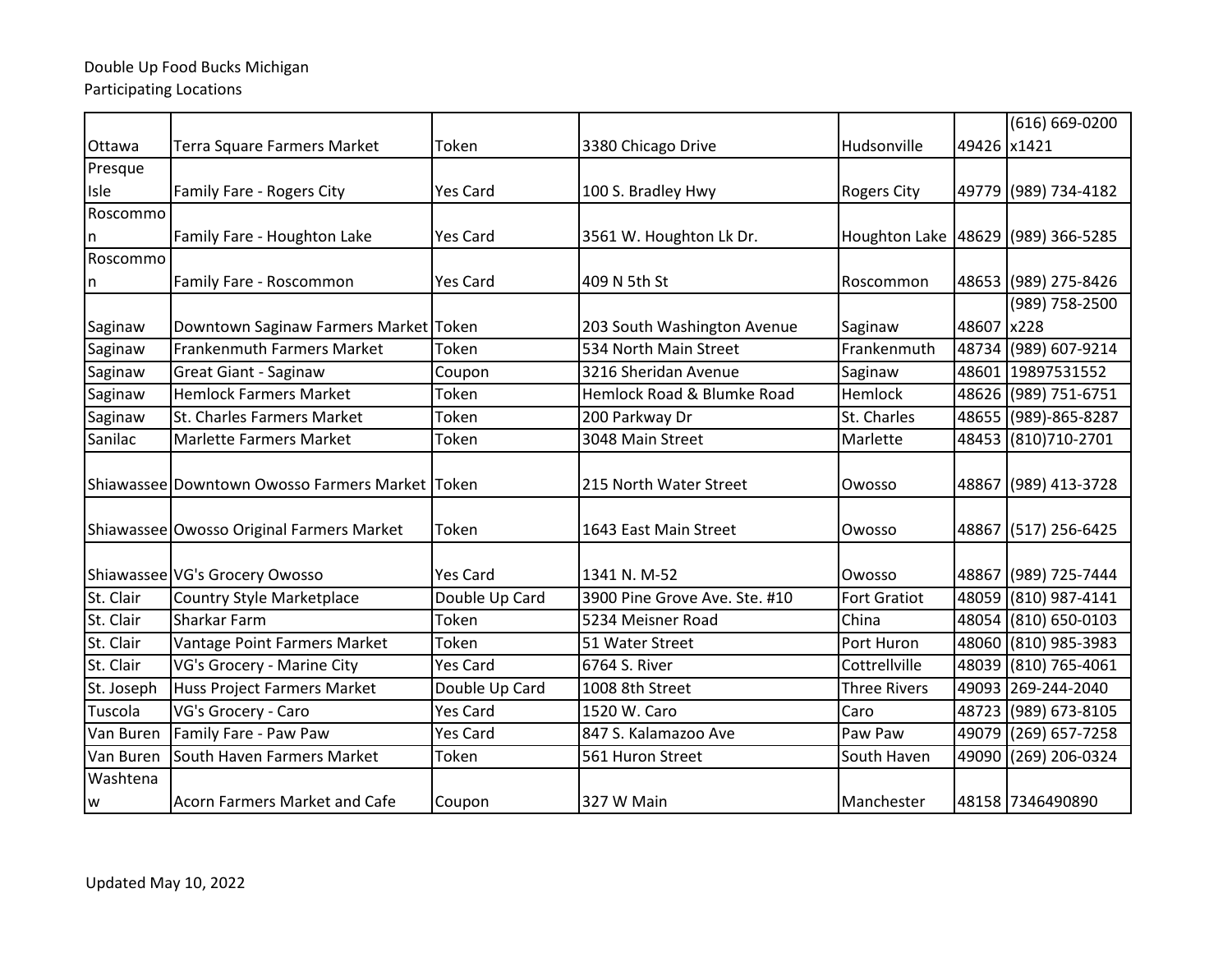| Washtena                                                                                                                                                                                                                                                                                                                                                                                                                                           |                                    |                                      |                            |           |       |                      |
|----------------------------------------------------------------------------------------------------------------------------------------------------------------------------------------------------------------------------------------------------------------------------------------------------------------------------------------------------------------------------------------------------------------------------------------------------|------------------------------------|--------------------------------------|----------------------------|-----------|-------|----------------------|
| w                                                                                                                                                                                                                                                                                                                                                                                                                                                  | Ann Arbor Farmers Market           | Token                                | 315 Detroit Street         | Ann Arbor |       | 48104 (734) 794-6255 |
| Washtena                                                                                                                                                                                                                                                                                                                                                                                                                                           |                                    |                                      |                            |           |       |                      |
| W                                                                                                                                                                                                                                                                                                                                                                                                                                                  | Argus Farm Stop - Liberty          | Automatic Discount 325 W Liberty St  |                            | Ann Arbor |       | 48103 7342132200     |
| Washtena                                                                                                                                                                                                                                                                                                                                                                                                                                           |                                    |                                      |                            |           |       |                      |
| $\mathsf{W}% _{T}=\mathsf{W}_{T}\!\left( a,b\right) ,\ \mathsf{W}_{T}=\mathsf{W}_{T} \!\left( a,b\right) ,\ \mathsf{W}_{T}=\mathsf{W}_{T} \!\left( a,b\right) ,\ \mathsf{W}_{T}=\mathsf{W}_{T} \!\left( a,b\right) ,\ \mathsf{W}_{T}=\mathsf{W}_{T} \!\left( a,b\right) ,\ \mathsf{W}_{T}=\mathsf{W}_{T} \!\left( a,b\right) ,\ \mathsf{W}_{T}=\mathsf{W}_{T} \!\left( a,b\right) ,\ \mathsf{W}_{T}=\mathsf{W}_{T} \!\left( a,b\right) ,\ \mathsf$ | Argus Farm Stop - Packard          | Automatic Discount 1200 Packard Road |                            | Ann Arbor |       | 48104 (734) 997-5448 |
| Washtena                                                                                                                                                                                                                                                                                                                                                                                                                                           |                                    |                                      |                            |           |       |                      |
| w                                                                                                                                                                                                                                                                                                                                                                                                                                                  | Chelsea Farmers Market             | Token                                | 1010 South Main Street     | Chelsea   |       | 48118 (734) 474-6719 |
| Washtena                                                                                                                                                                                                                                                                                                                                                                                                                                           |                                    |                                      |                            |           |       |                      |
| W                                                                                                                                                                                                                                                                                                                                                                                                                                                  | <b>Dexter Farmers Market</b>       | Token                                | 3233 Alpine St             | Dexter    |       | 48130 (734) 426-8303 |
| Washtena                                                                                                                                                                                                                                                                                                                                                                                                                                           |                                    |                                      |                            |           |       |                      |
| W                                                                                                                                                                                                                                                                                                                                                                                                                                                  | <b>Dixboro Farmers Market</b>      | Token                                | 5221 Church Road           | Ann Arbor |       | 48105 (734) 707-1607 |
| Washtena                                                                                                                                                                                                                                                                                                                                                                                                                                           |                                    |                                      |                            |           |       |                      |
| w                                                                                                                                                                                                                                                                                                                                                                                                                                                  | People's Food Co-op (Ann Arbor)    | Double Up Card                       | 216 N. 4th ave             | Ann Arbor |       | 48104 734-994-9174   |
| Washtena                                                                                                                                                                                                                                                                                                                                                                                                                                           |                                    |                                      |                            |           |       |                      |
| W                                                                                                                                                                                                                                                                                                                                                                                                                                                  | <b>Pittsfield Farmers Market</b>   | Token                                | 6201 West Michigan Avenue  | Ann Arbor |       | 48108 (734) 822-3152 |
| Washtena                                                                                                                                                                                                                                                                                                                                                                                                                                           |                                    |                                      |                            |           |       |                      |
| w                                                                                                                                                                                                                                                                                                                                                                                                                                                  | <b>Saline Farmers Market</b>       | Token                                | 100 South Ann Arbor Street | Saline    |       | 48176 (734) 564-4693 |
| Washtena                                                                                                                                                                                                                                                                                                                                                                                                                                           |                                    |                                      |                            |           |       |                      |
| W                                                                                                                                                                                                                                                                                                                                                                                                                                                  | <b>Shoppers Marketplace</b>        | Double Up Card                       | 1571 Holmes Rd             | Ypsilanti |       | 48198 734-221-5857   |
| Washtena                                                                                                                                                                                                                                                                                                                                                                                                                                           | <b>Westside Farmers Market Ann</b> |                                      |                            |           |       |                      |
| w                                                                                                                                                                                                                                                                                                                                                                                                                                                  | Arbor                              | Token                                | 2501 Jackson Avenue        | Ann Arbor | 48103 |                      |
| Washtena                                                                                                                                                                                                                                                                                                                                                                                                                                           | Ypsilanti Depot Town Farmers       |                                      |                            |           |       |                      |
| W                                                                                                                                                                                                                                                                                                                                                                                                                                                  | Market                             | Double Up Card                       | 100 Rice Street            | Ypsilanti | 48197 | (734) 786-8401       |
| Washtena                                                                                                                                                                                                                                                                                                                                                                                                                                           |                                    |                                      |                            |           |       |                      |
| W                                                                                                                                                                                                                                                                                                                                                                                                                                                  | Ypsilanti Farmers Marketplace      | Double Up Card                       | 16 South Washington Street | Ypsilanti |       | 48197 (734) 822-3152 |
| Washtena                                                                                                                                                                                                                                                                                                                                                                                                                                           |                                    |                                      |                            |           |       |                      |
| W                                                                                                                                                                                                                                                                                                                                                                                                                                                  | Ypsilanti Food Cooperative         | Double Up Card                       | 312 North River Street     | Ypsilanti |       | 48198 (734) 483-1520 |
| Washtena                                                                                                                                                                                                                                                                                                                                                                                                                                           |                                    |                                      |                            |           |       |                      |
| W                                                                                                                                                                                                                                                                                                                                                                                                                                                  | Zilke Vegetable Farm               | Token                                | 12491 Carpenter Road       | Milan     |       | 48160 (734) 260-2326 |
| Wayne                                                                                                                                                                                                                                                                                                                                                                                                                                              | 7 Mile Foods                       | Coupon                               | 8139 East7 Mile            | Detroit   |       | 48234 313-893-8888   |
| Wayne                                                                                                                                                                                                                                                                                                                                                                                                                                              | Americana Foods                    | Coupon                               | 15041 Plymouth Road        | Detroit   | 48227 | 3138371999           |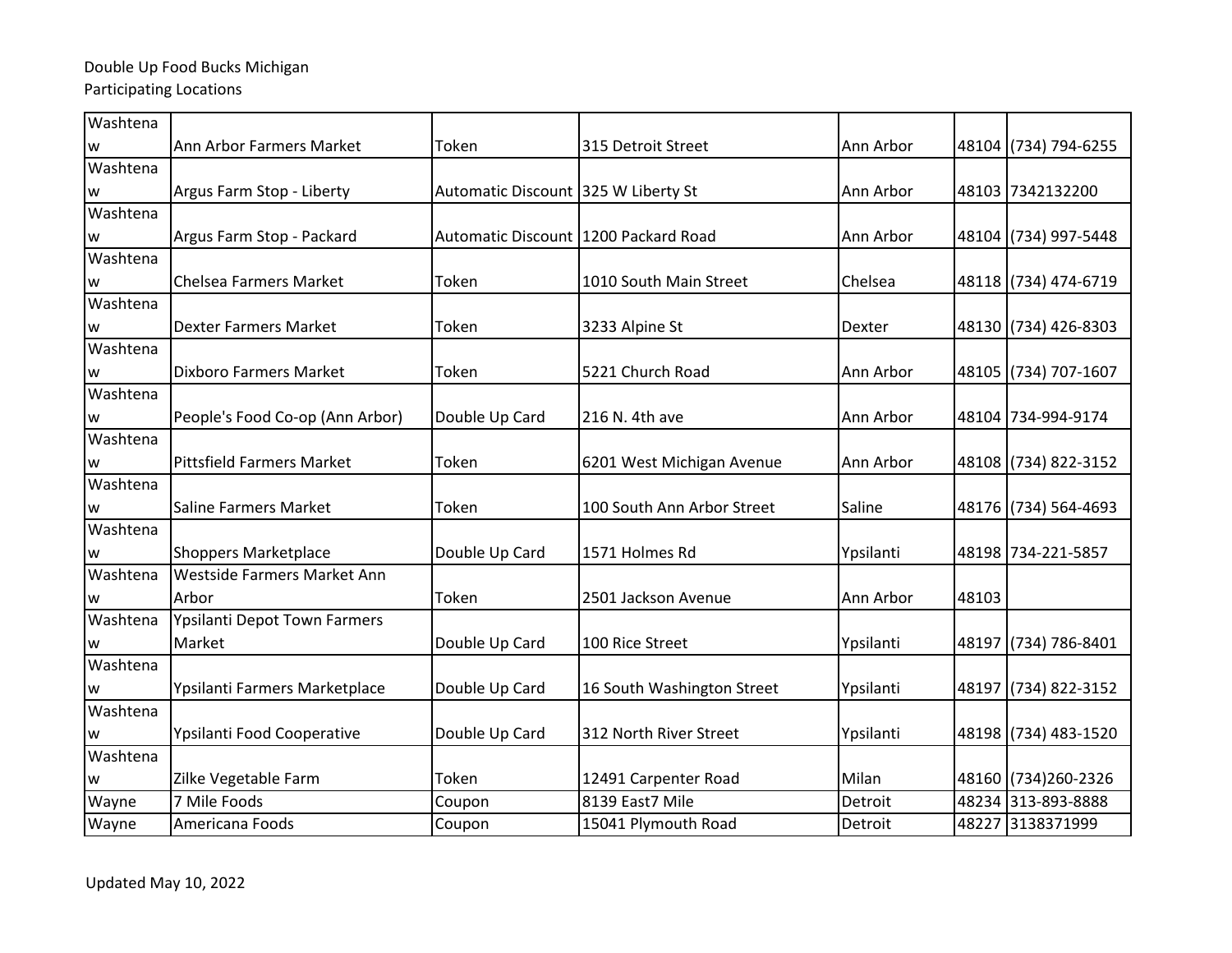| Wayne | <b>Block's Farm Stand and Greenhouse</b> | Double Up Card       | 29160 Eureka Road              | Romulus              |       | 48174 734-941-9388   |
|-------|------------------------------------------|----------------------|--------------------------------|----------------------|-------|----------------------|
|       | <b>Brightmoor Farmers and Artisans</b>   |                      |                                |                      |       |                      |
| Wayne | Market                                   | Token                | 22735 Fenkell Street           | Detroit              |       | 48223 (313) 212-8851 |
| Wayne | <b>Canton Farmers Market</b>             | Token                | 500 North Ridge Road           | Canton               |       | 48188 (734) 394-5375 |
| Wayne | Deeply Rooted Produce                    | Token                | 14461 East Seven Mile Unit 243 | Detroit              |       | 48205 (313) 949-3226 |
| Wayne | Dobrys Supermercardo                     | Double Up Card       | 2351 Junction Avenue           | Detroit              |       | 48209 313-554-2921   |
| Wayne | E & L Supermercado                       | Double Up Card       | 6000 West Vernor Highway       | Detroit              |       | 48209 (313) 554-2140 |
| Wayne | Eastern Market                           | Token                | 2934 Russell Street            | Detroit              | 48207 | $(313) 833 - 9300$   |
| Wayne | <b>Food Farm Market</b>                  | Coupon               | 11550 Dexter Avenue            | Detroit              |       | 48206 3137338633     |
| Wayne | Fresh Choice - Wayne                     | Double Up Card       | 35400 East Michigan Avenue     | Wayne                |       | 48184 7343316202     |
| Wayne | Garden Fresh Marketplace                 | Double Up Card       | 6680 Michigan Avenue           | Detroit              |       | 48210 (313) 897-4406 |
|       |                                          | <b>Store Loyalty</b> |                                |                      |       |                      |
| Wayne | Gleaner's Mobile Grocer                  | Account              | 2131 Beaufait Street           | Detroit              |       | 48207 (313) 923-3535 |
| Wayne | Glory Supermarket - Highland Park        | Coupon               | 14100 Woodward Avenue          | <b>Highland Park</b> |       | 48203 313-867-7777   |
| Wayne | <b>Glory Supermarket - Outer Drive</b>   | Coupon               | 8000 W Outer Drive Suite 1     | Detroit              |       | 48235 (313) 255-8922 |
| Wayne | Hope Village Farmers Market              | Token                | 14150 Woodrow Wilson Street    | Detroit              |       | 48238 (313) 471-4005 |
| Wayne | Imperial Fresh - 8 Mile                  | Coupon               | 1940 East 8 Mile Road          | Detroit              |       | 48234 (313) 366-0670 |
| Wayne | Imperial Fresh - Schaefer                | Double Up Card       | 14424 Schaefer Highway         | Detroit              |       | 48227 313-934-0325   |
| Wayne | Keep Growing Detroit                     | Double Up Card       | 1850 Erskine Street            | Detroit              | 48207 | (313) 656-4769       |
| Wayne | Lafayette Foods                          | Coupon               | 1565 Lafayette Street          | Detroit              | 48207 | $(313) 396 - 5600$   |
| Wayne | <b>Lincoln Park Farmers Market</b>       | Token                | Fort Street & Southfield Road  | Lincoln Park         |       | 48146 (313) 427-0443 |
| Wayne | Mazen Foods                              | Coupon               | 12740 Gratiot Avenue           | Detroit              |       | 48205 (313) 839-6400 |
| Wayne | <b>Meldrum Fresh Market</b>              | Token                | 1264 Meldrum Street            | Detroit              | 48207 | $(313) 579 - 2100$   |
|       |                                          |                      |                                |                      |       | (313) 387-4732       |
| Wayne | <b>Northwest Detroit Farmers Market</b>  | Token                | 18445 Scarsdale Street         | Detroit              |       | 48223 ext. 103       |
| Wayne | Oakland Avenue Urban Farm                | Token                | 9354 Oakland Avenue            | Detroit              | 48211 | $(313)903 - 0049$    |
| Wayne | O'Brien's Market                         | Double Up Card       | 185 Southfield Rd.             | Ecorse               |       | 48229 313-633-1254   |
| Wayne | Old Redford Food Center                  | Coupon               | 21673 Grand River              | Detroit              |       | 48219 3135336900     |
| Wayne | Parkway Foods                            | Coupon               | 11250 East Jefferson Avenue    | Detroit              |       | 48214 (313) 823-2444 |
| Wayne | Peaches & Greens                         | Double Up Card       | 8838 Third Avenue              | Detroit              |       | 48202 (313) 870-9210 |
| Wayne | Pick & Save Supermarket                  | Coupon               | 7404 East Seven Mile Road      | Detroit              |       | 48234 313-366-8300   |